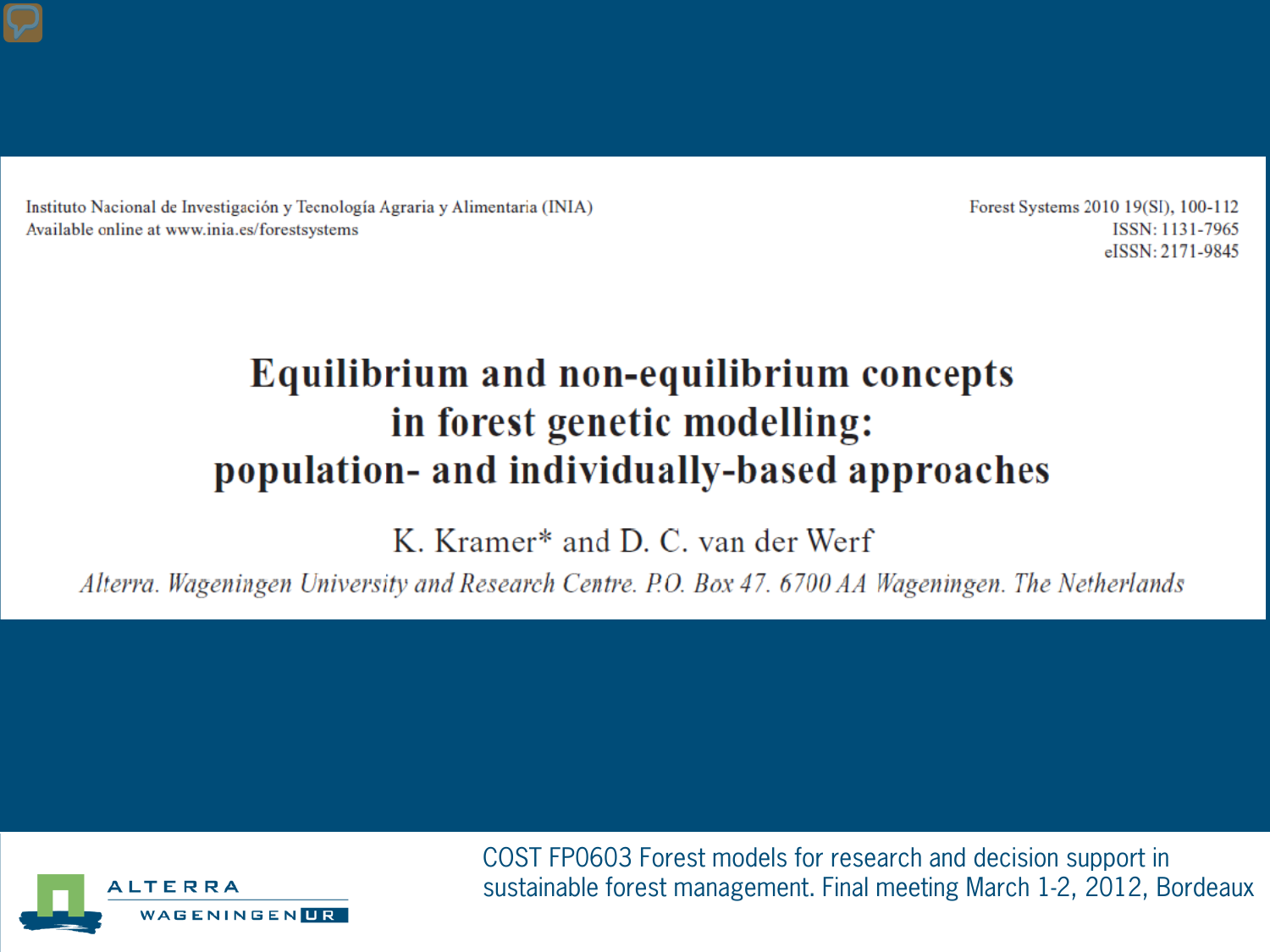## Structure of the presentation

- Equilibrium vs. non-equilibrium approaches in forest genetic modeling
	- Eq.: Population-genetic modeling
	- Non-eq.: Individually-based modeling

Exampes non-eq modelling - traits under rapid evolution:

#### **Discussion**

Pros and cons of eq. and non-eq. genetic modeling to include in regular forest models

#### **Conlusion**

• On which genetic model to add to existing forest model

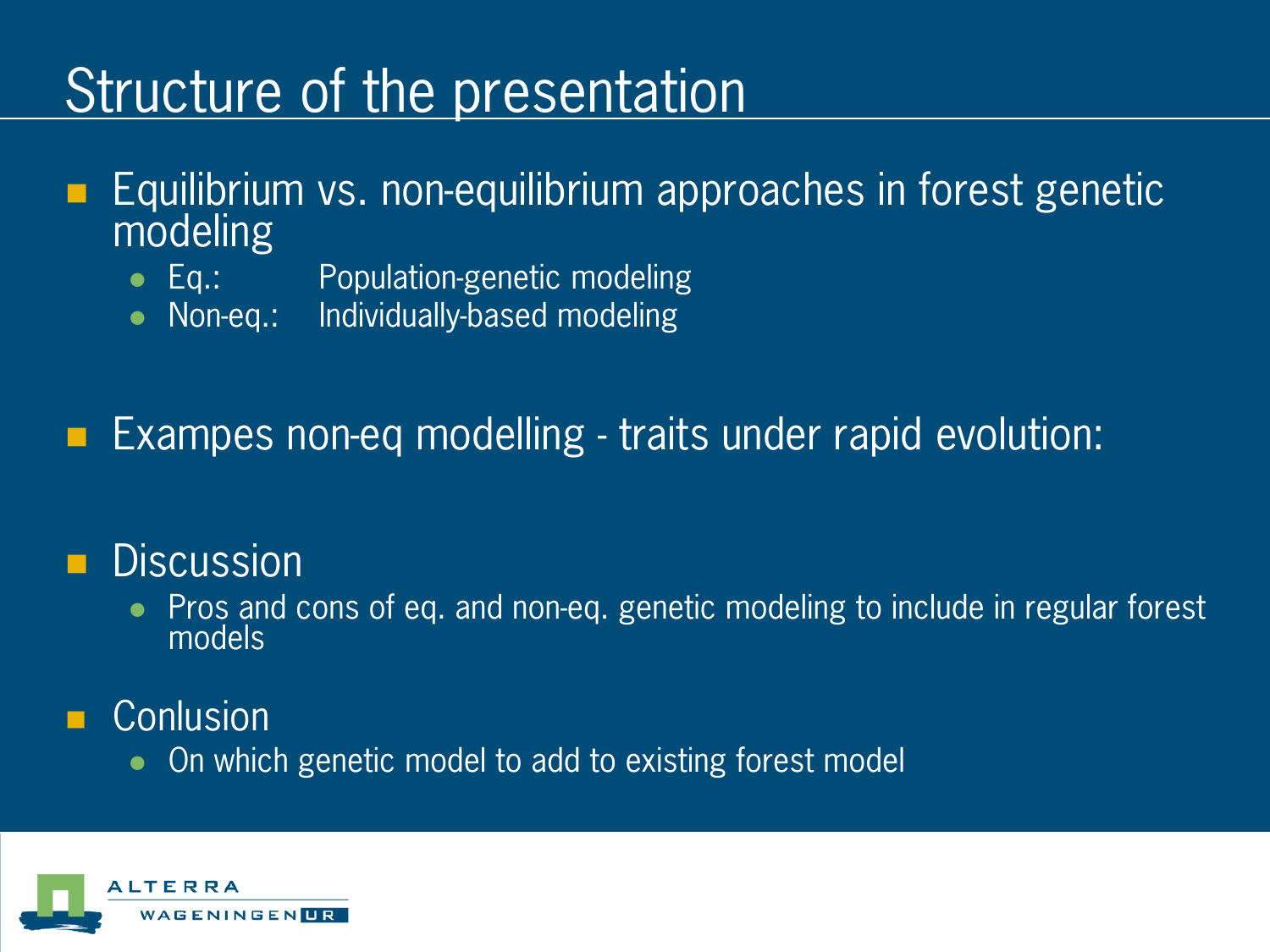## Equilibrium or demographic approach

- Assumption:
	- Environment is stationary (no trends in space nor time) relative to the rate of recovery after a perturbation
	- $\bullet$  => following a perturbation the population returns to a previous (thus know) stable state: equilibrium
	- $\bullet$   $\Rightarrow$  we can use current knowledge on dependency of stable state to environmental factors to assess future stable states
- Traits to differentiate populations, e.g.:
	- Fecundity, survival, competition, dispersal, biomass, height, bud burst
	- i.e. usually phenotypic plastic traits (GxE interaction)
- **Nodel parameters under study e.g.** 
	- Demographic: carrying capacity  $(M)$ , per capita growth rate  $(n)$
	- Genetic: optimal phenotype ( $Z_{\text{opt}}$ ), selection coeficient ( $\omega$ )
- **Model analyses, e.g.:** 
	- Recovery time (# generations) to a known (future) stable state, depending on genetic structure (dominance, epistacy) and / or spatial structure of the population
- Use:
	- $\bullet$  Provides insight in system dynamics
	- Understanding of current patterns based on historic processes

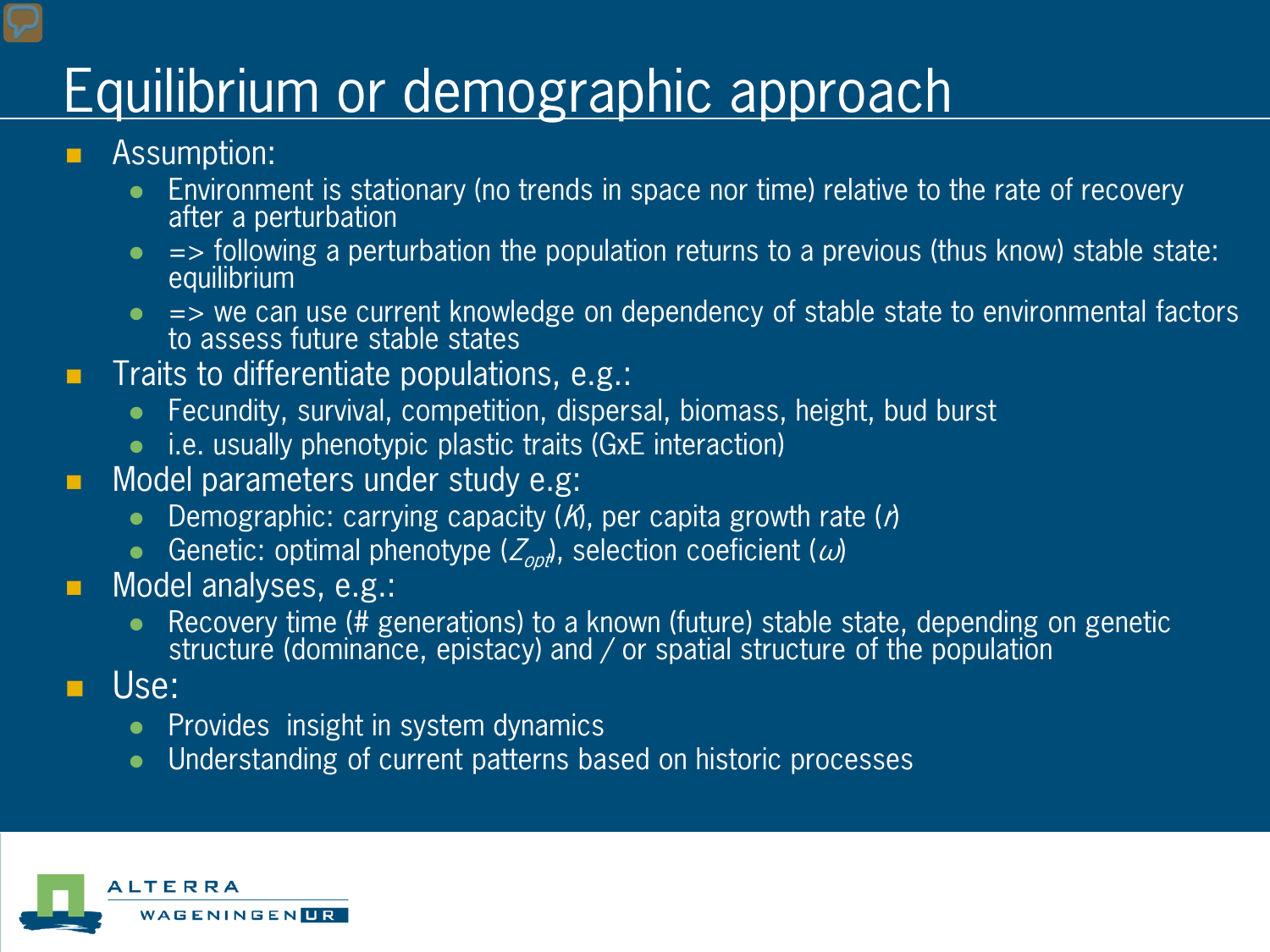### Demography in equilibrium model

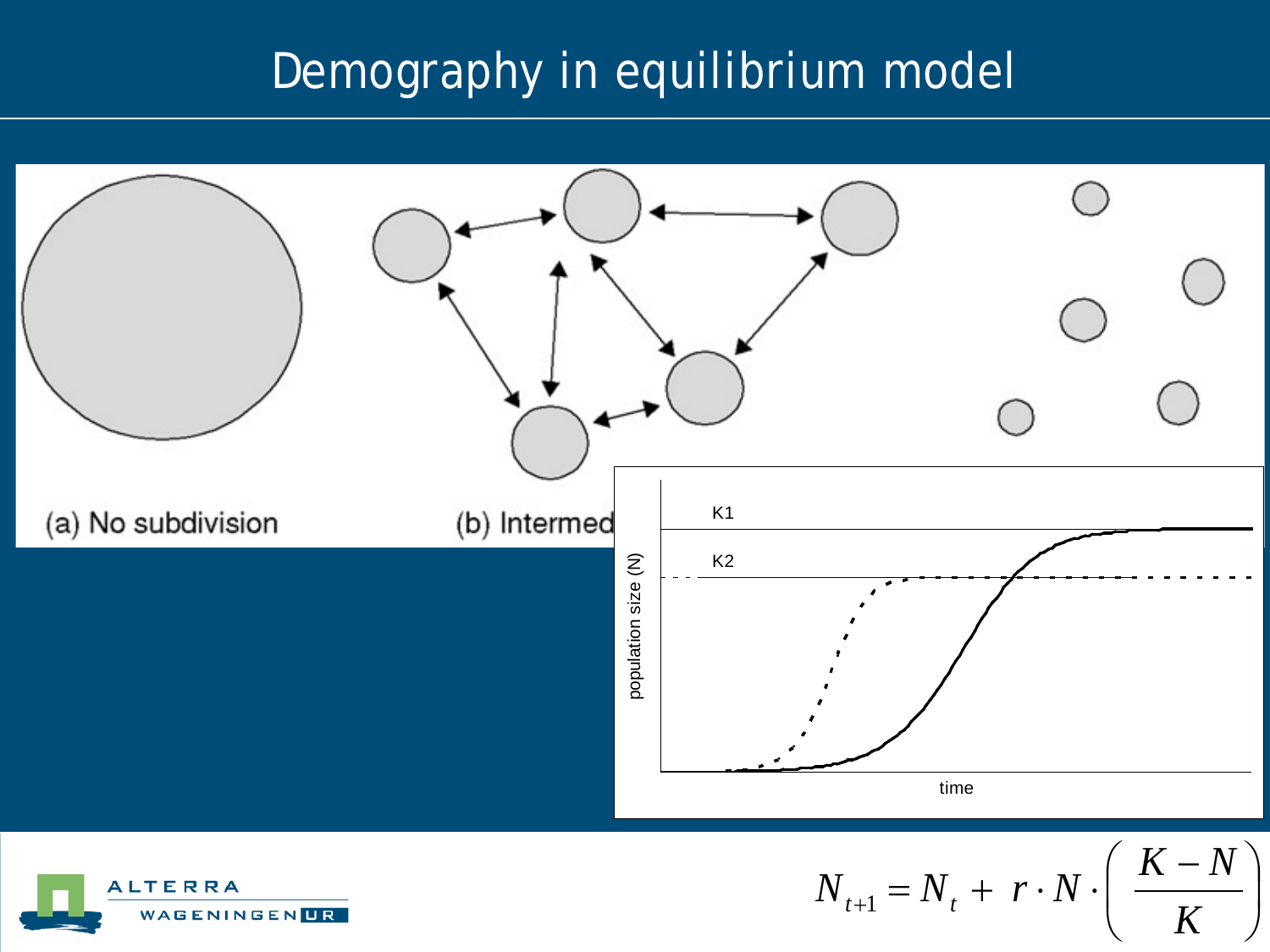## Classical population-genetic models – current situation

## - 2 populations





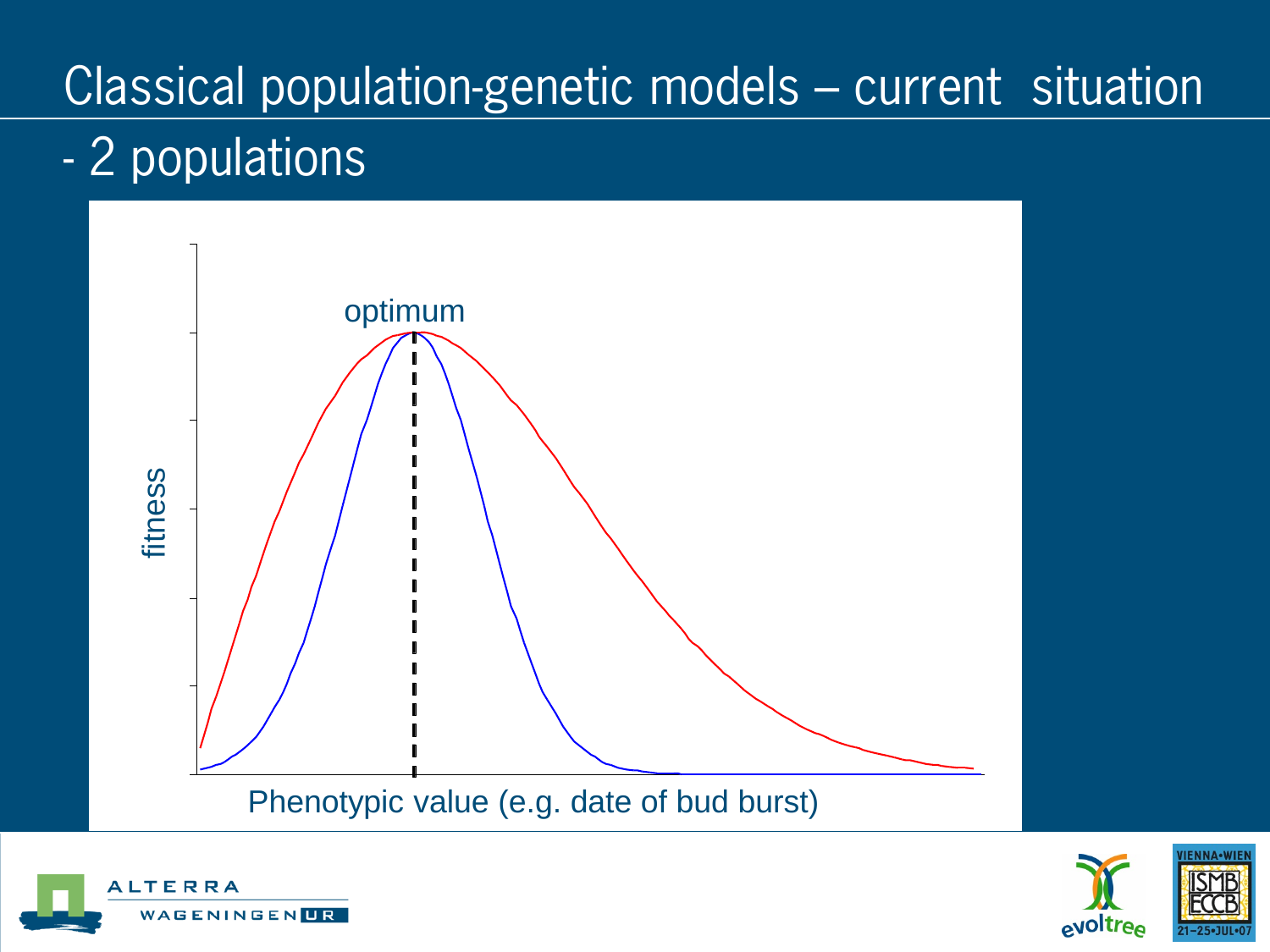## Classical population-genetic models: future situation



 $P$ henotypic value (e.g. date of bud burg Phenotypic value (e.g. date of bud burst)



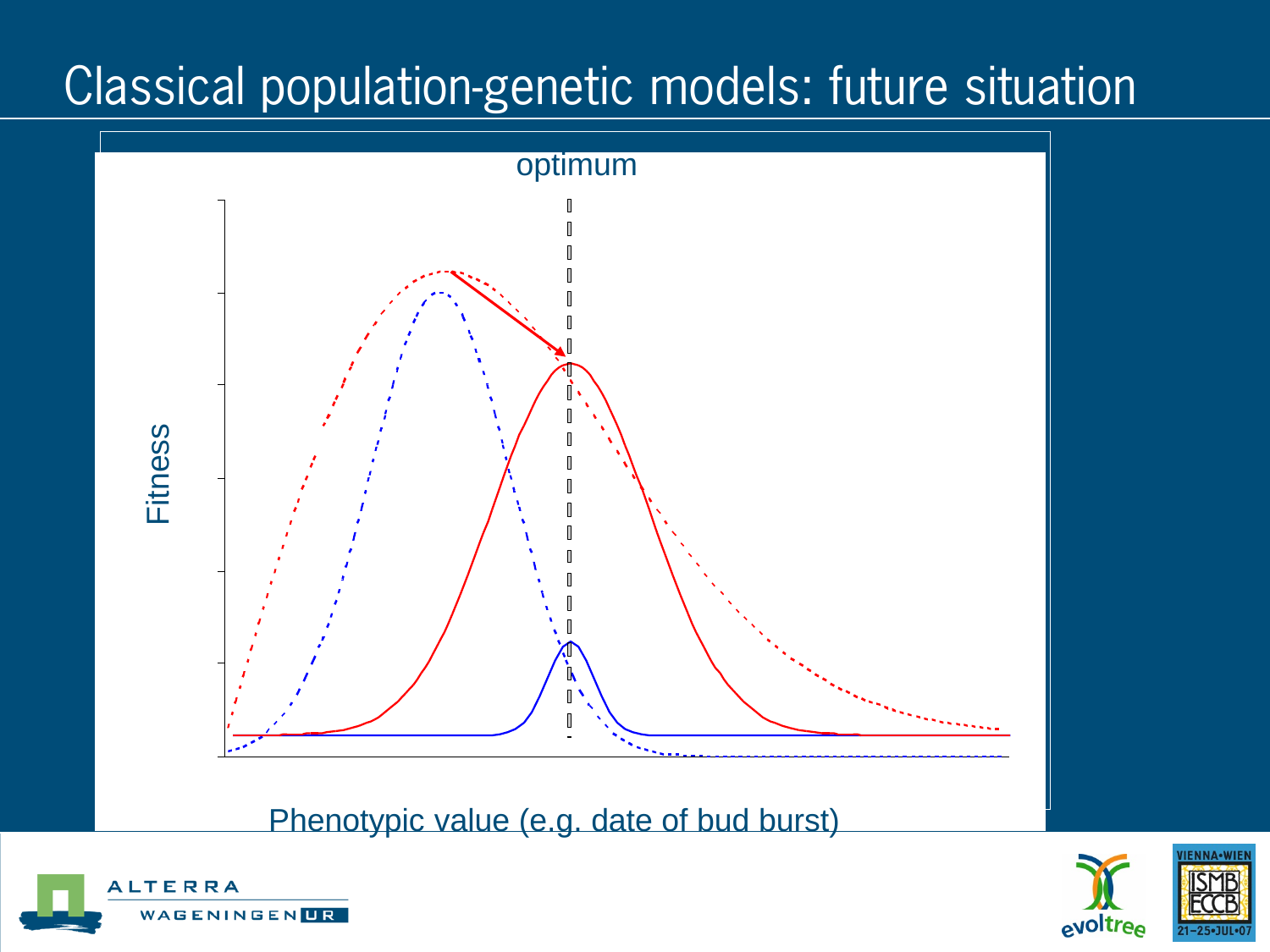### Genetics in equilibrium model





 $(Z - Z_{\text{out}})$  $\overline{\phantom{a}}$   $\left\{ \right\}$  $\left\{ \right.$  $\overline{\phantom{a}}$  $\overline{\phantom{a}}$  $\overline{\phantom{a}}$  $\bigg($  $F(Z) = \exp \left(-\frac{(Z - Z_{opt})^2}{2\epsilon^2}\right)$  $2\omega^2$ 2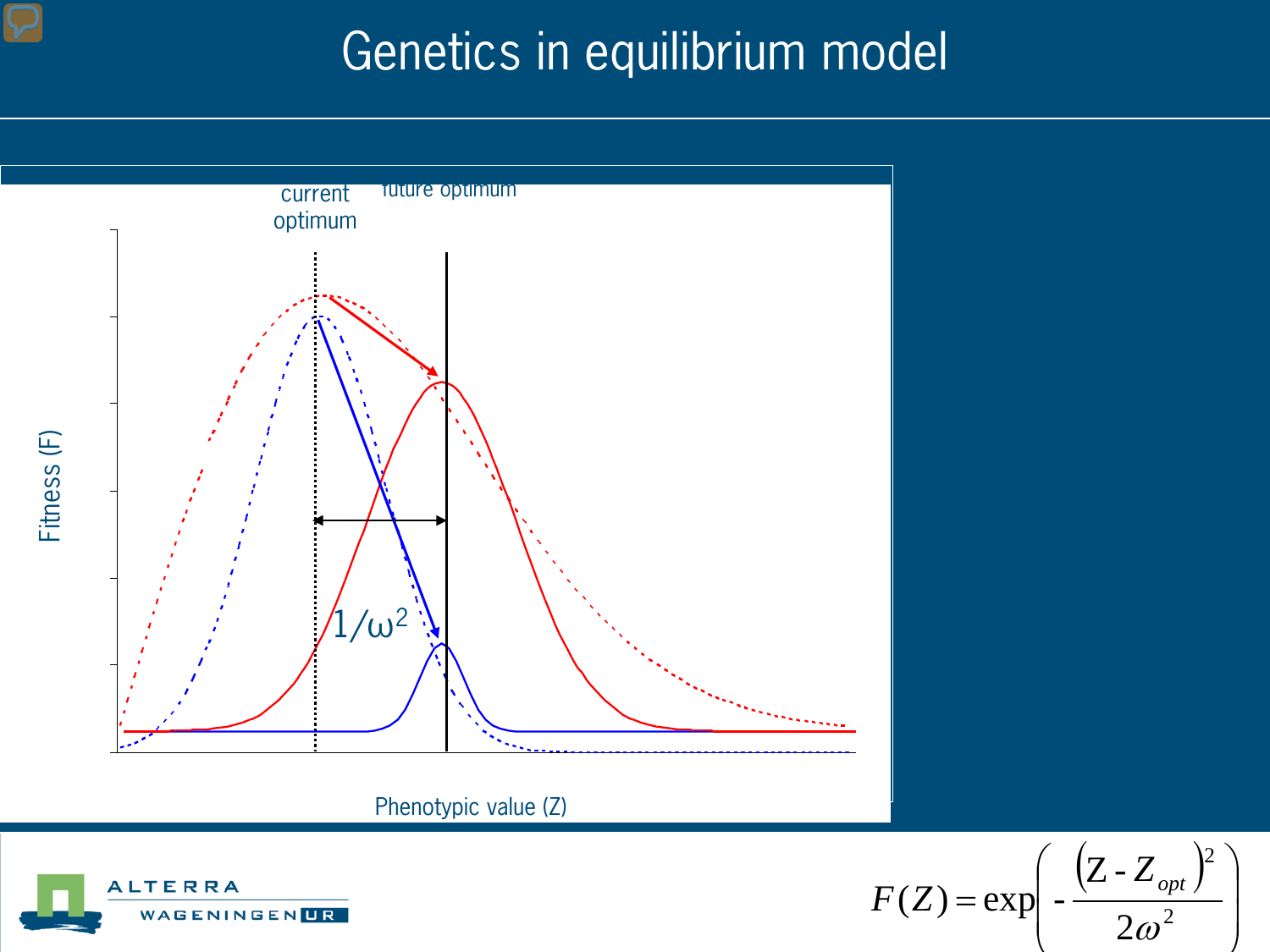### Non-equilibrium approach: individually-based genetic modeling



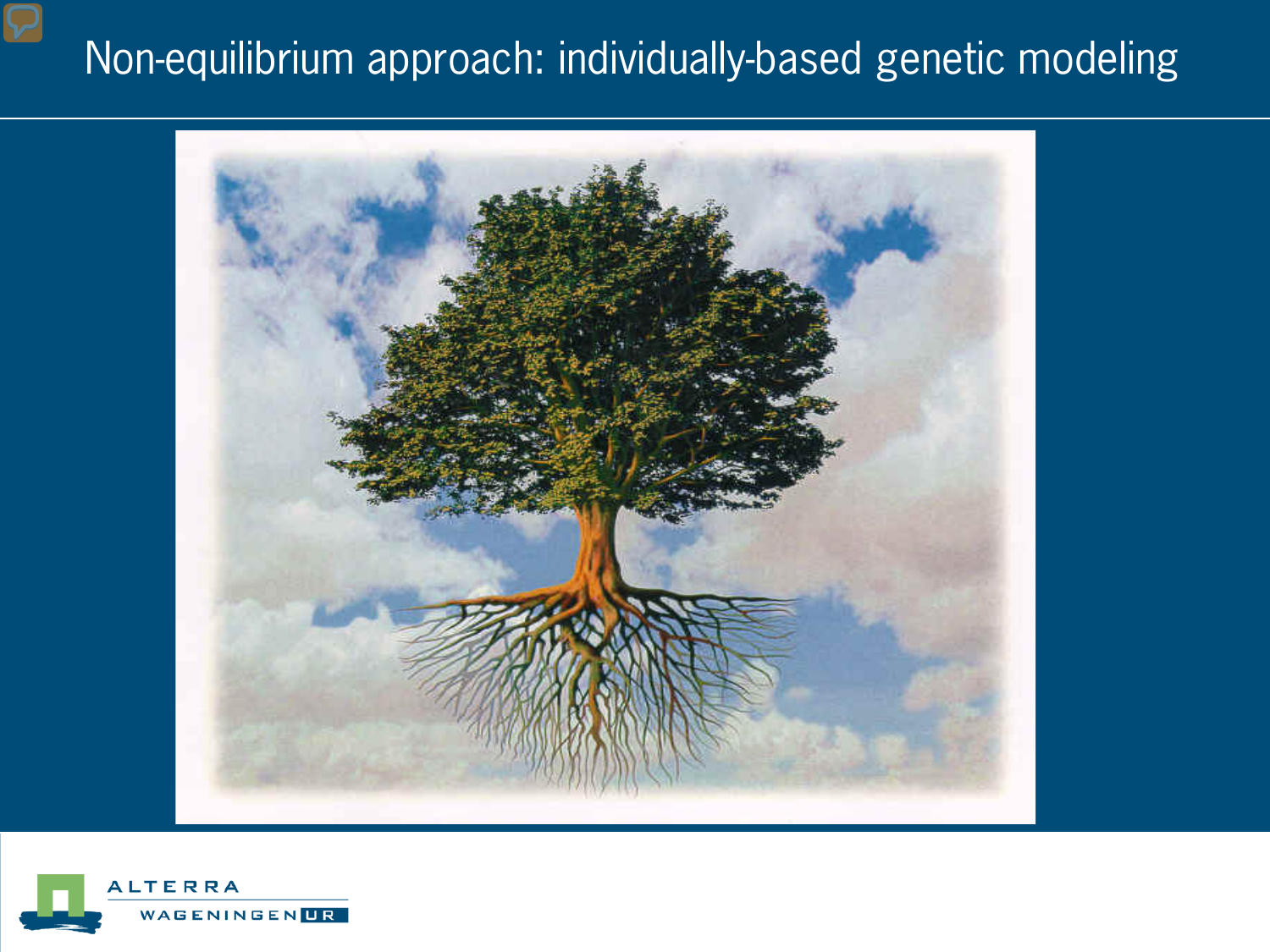# Non-equilibrium or individualistic approach

- Assumption:
	- Environment is non-stationary in space and time relative to the rate of adaptation
	- Population is always lagging behind changing biotic and abiotic conditions both genetic and demographi
	- $\bullet$  => History does not provide knowledge on future "stable states"
	- $\bullet$  => we have no information on future stable states
- $\blacksquare$  Traits e.g.:
	- Budburst, growth, WUE, NPP, biomass, height
- Model parameters under study e.g:
	- Critical temperature thresholds, sensitivity of process to environmental driver
	- i.e. parameters that determine phenotypic plastic response but are assumed to be invariant with respect to environmental conditions

#### Model analyses e.g.:

- Determine processes and traits that are most under selection
- Study change in phenotypic plasticity in (future) environmental conditions and assess role of spatial genetic structure, gene flow etc.

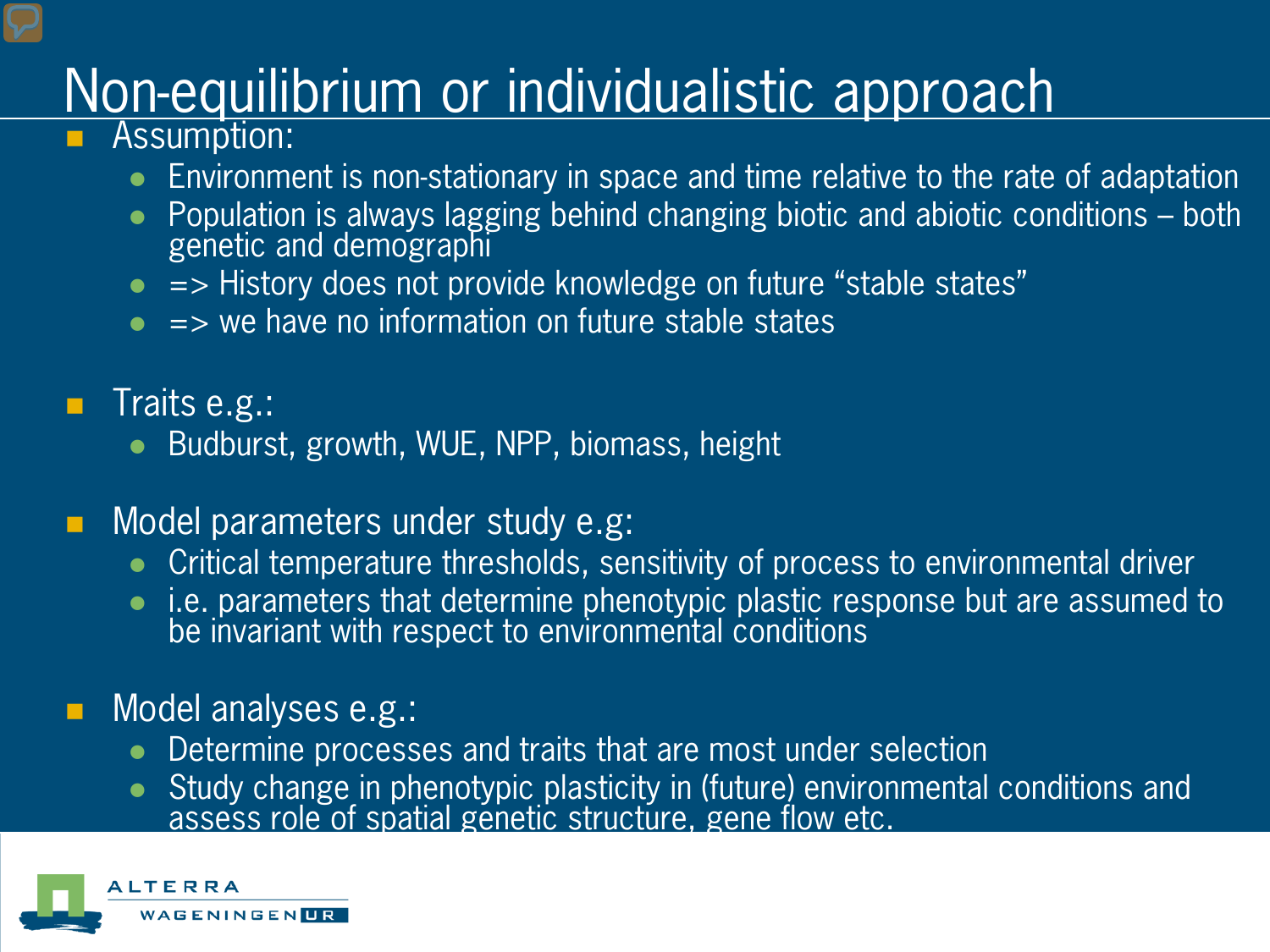## E.g. 1. Evolution of critical state of chilling (S<sub>chl</sub>\*)



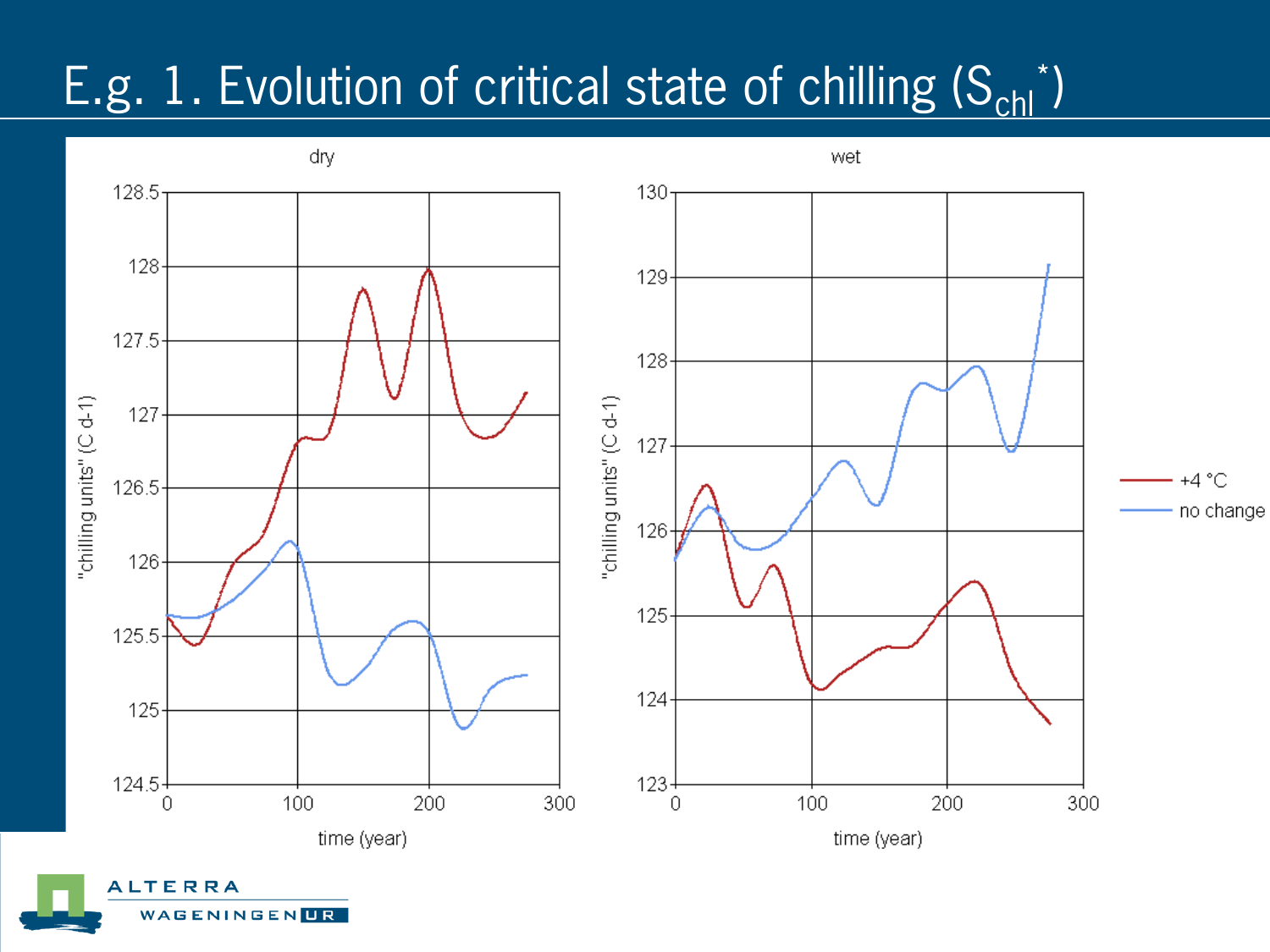# Consequence of change in S<sub>chl</sub>\* on phenotypic plastic response of bud burst to temperature

Phenotypic plastic response of bud burst to temperature at t=0yr + adaptive response at t=300yr

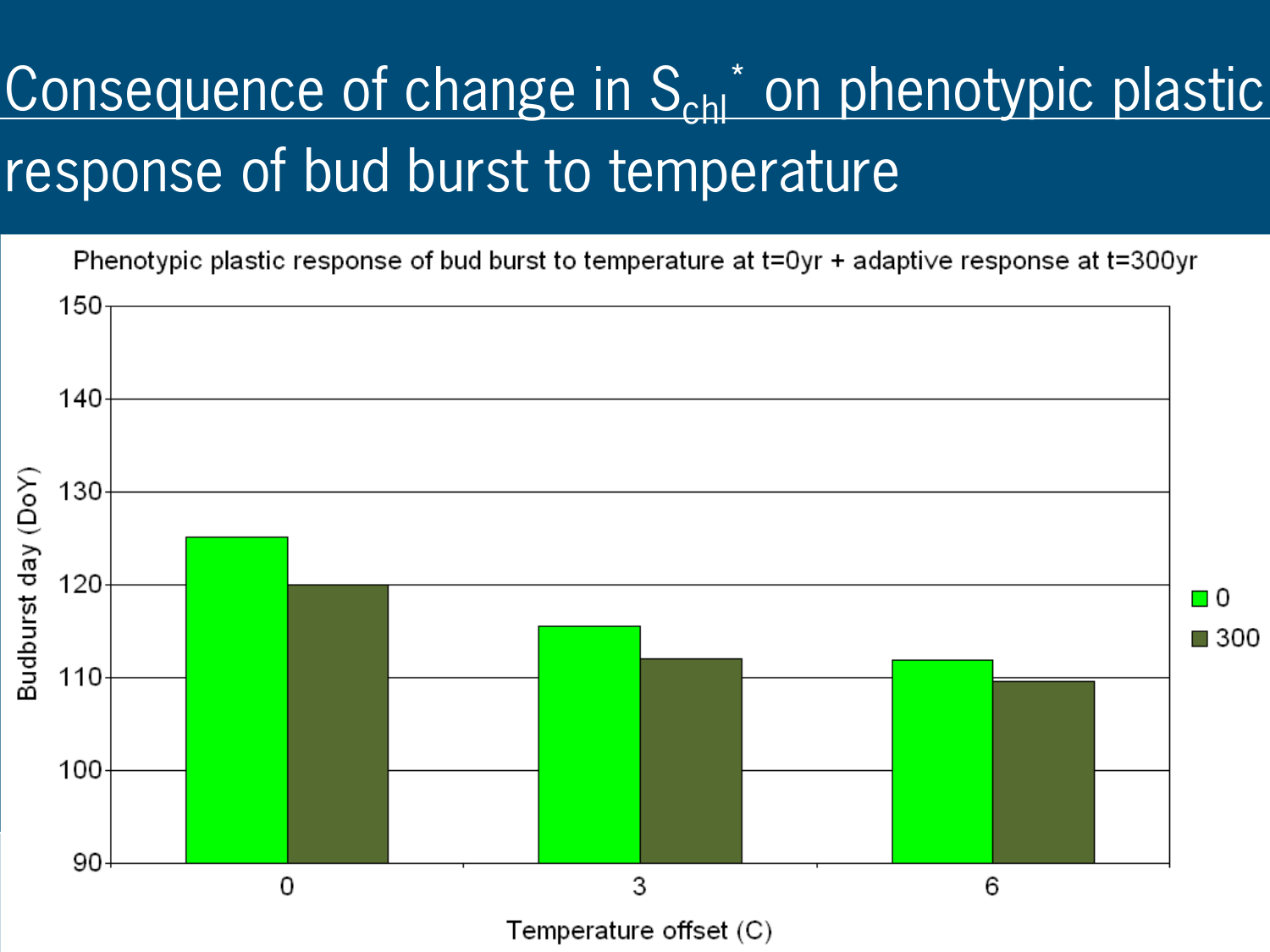#### E.g. 2: Evolution of sensitivity of stomatal conductance to soil water availability



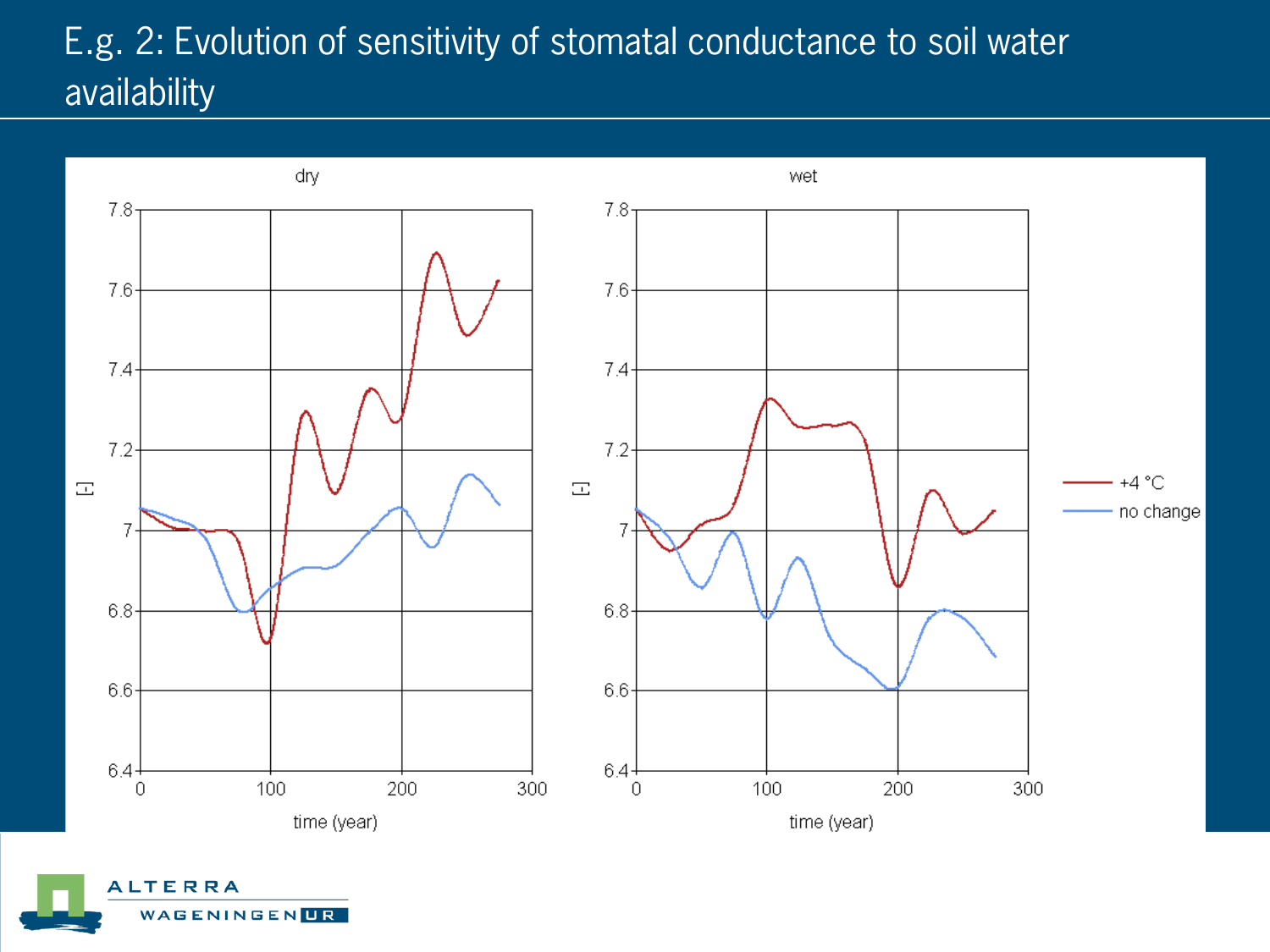

Transpiration rate (kg H2O tree  $-1$  d $-1$ )

NPP (g C tree -1 d-1

)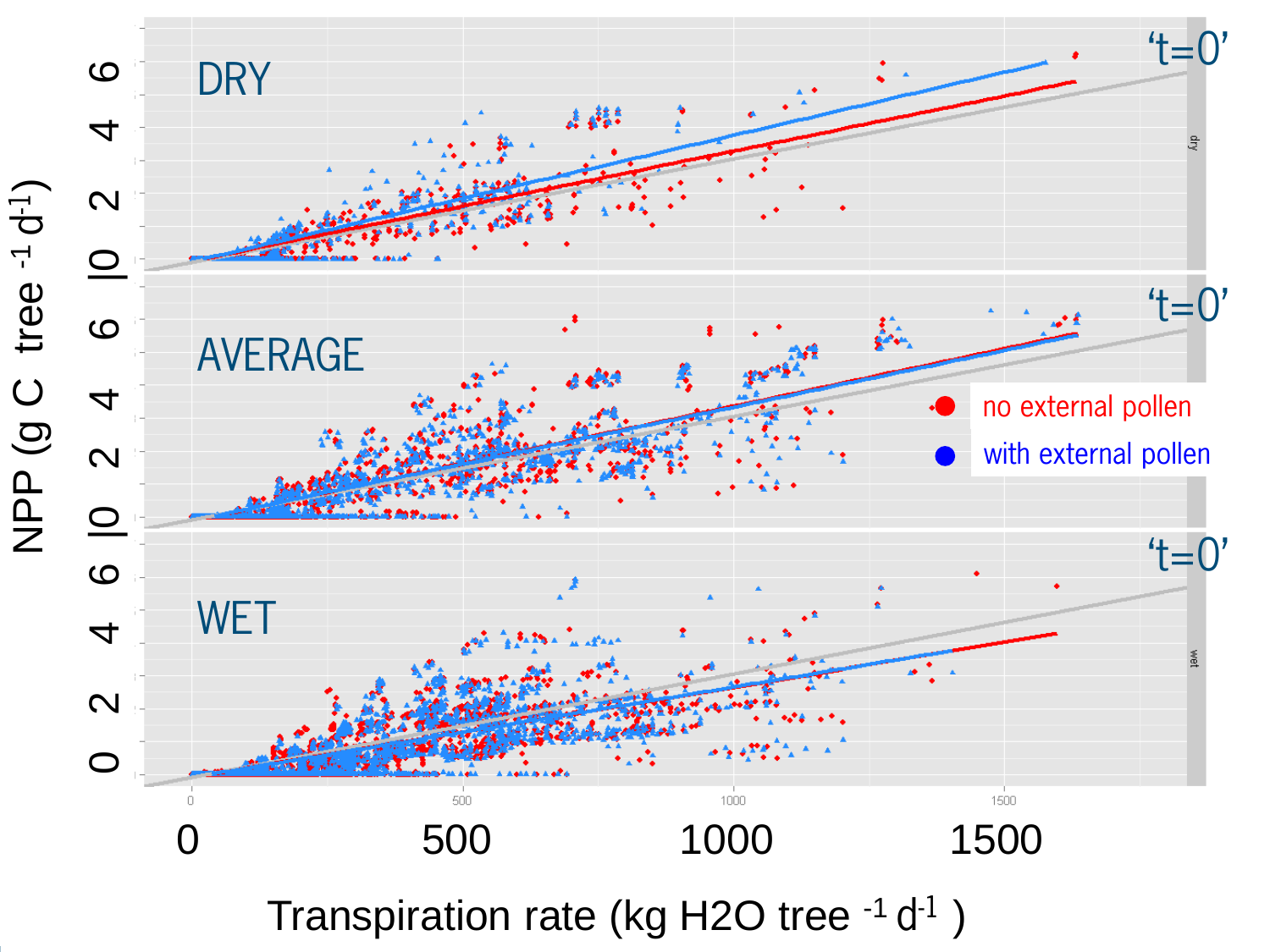### Example output ForGEM - Basal area

#### Basal area per Dbh-class (m2 ha-1)



Fagus sylvatica - 3. Group selection

Fagus sylvatica - 4. Sheltercut

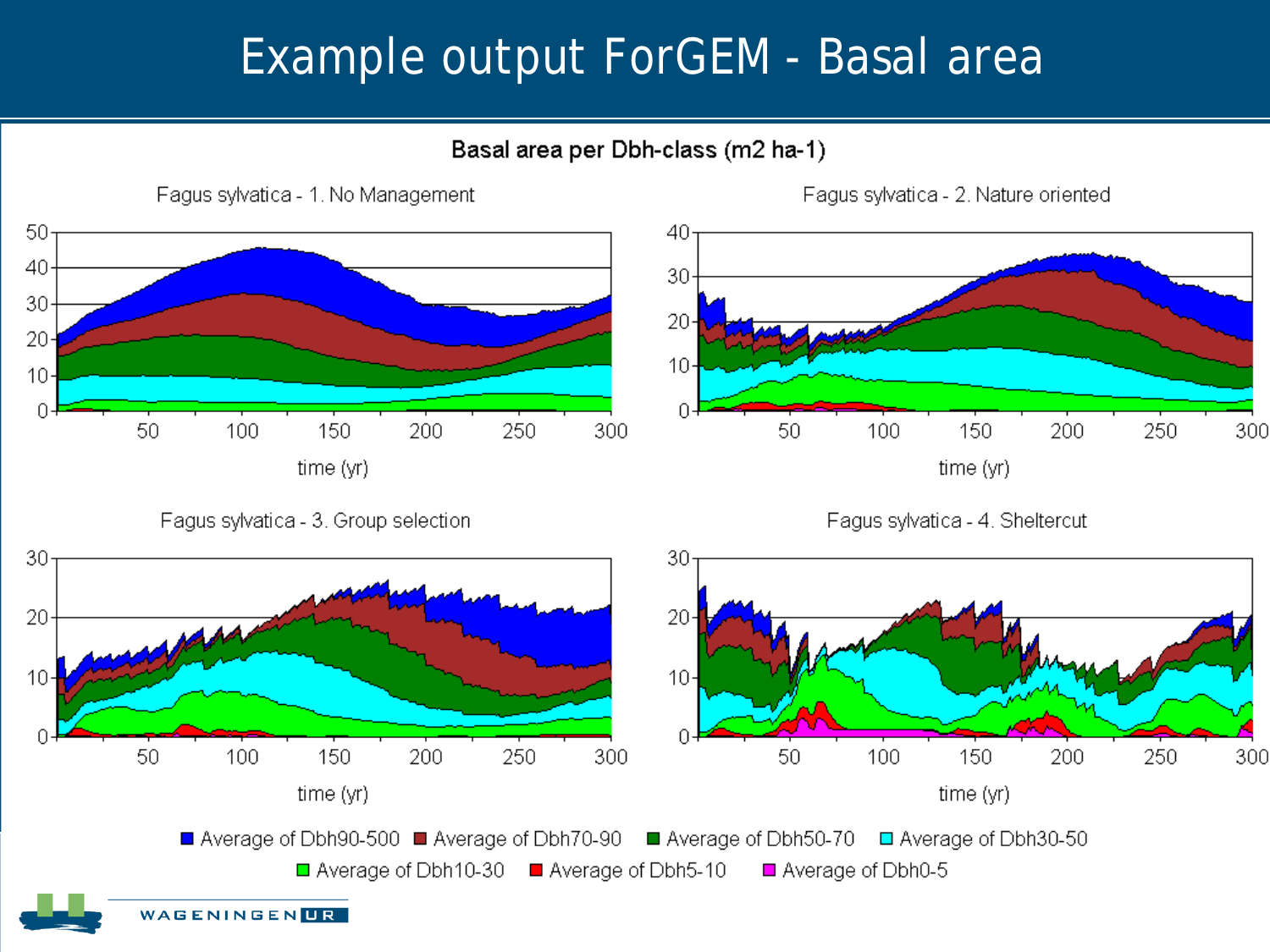### Example output ForGEM: Genetic diversity

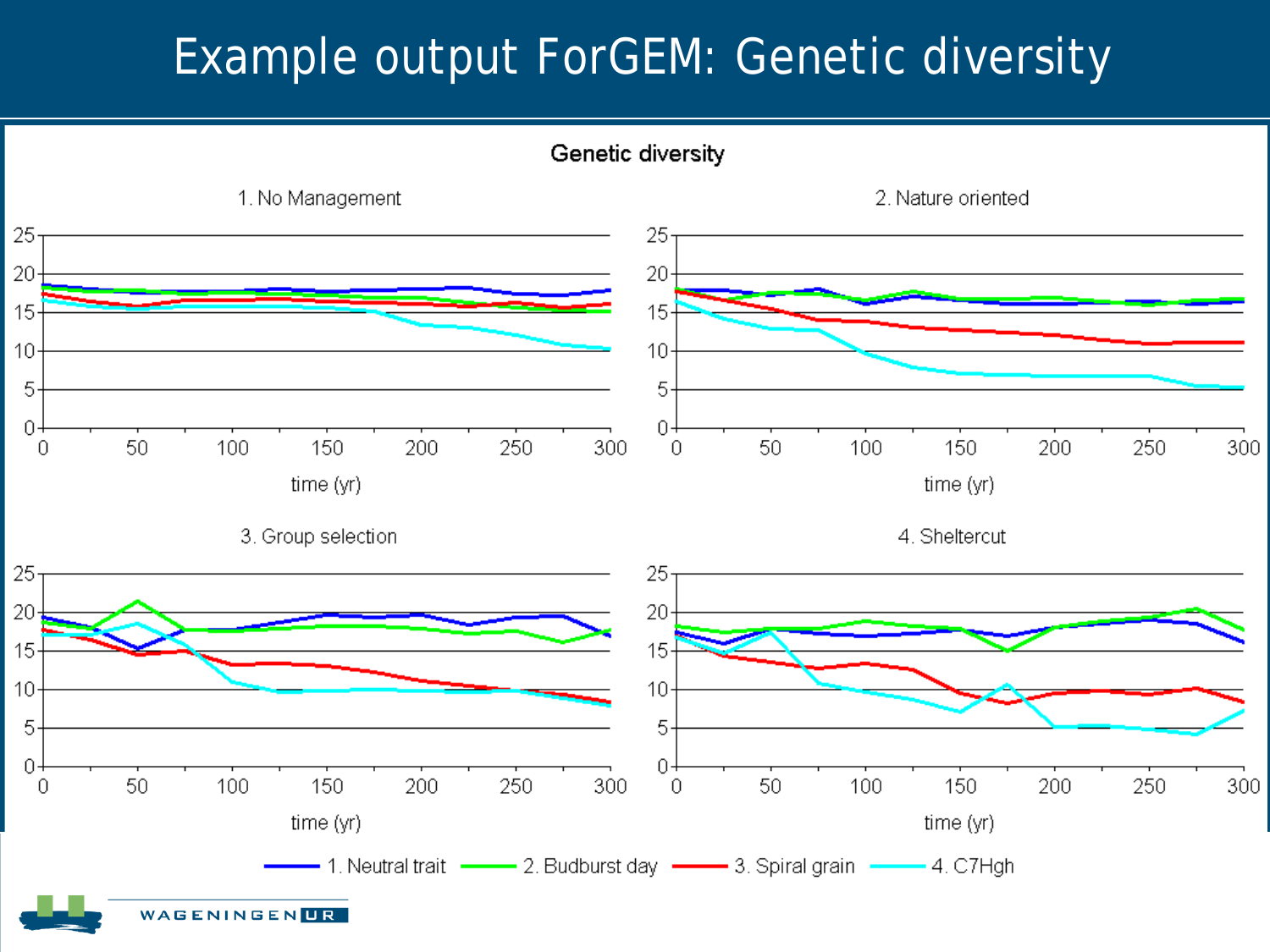## Pros and cons of eq. and non-eq. genetic modeling

#### Eq.:

- Generic, suitable for analysis of past, long-term evolutionary processes
- Abstract traits related to whole tree fitness function
- Not suitable for short-term future assessment because equilibrium states and selection pressure are input to the model

#### Non-eq.:

- Realistic, suitable for prediction at short-term, also for future equilibriums
- Traits that have trade-off in resource use and fitness, that results in phenotypic plastic responses (morphological / physiological)
- Not suitable for long-term (>10s generations) evolutionary processes